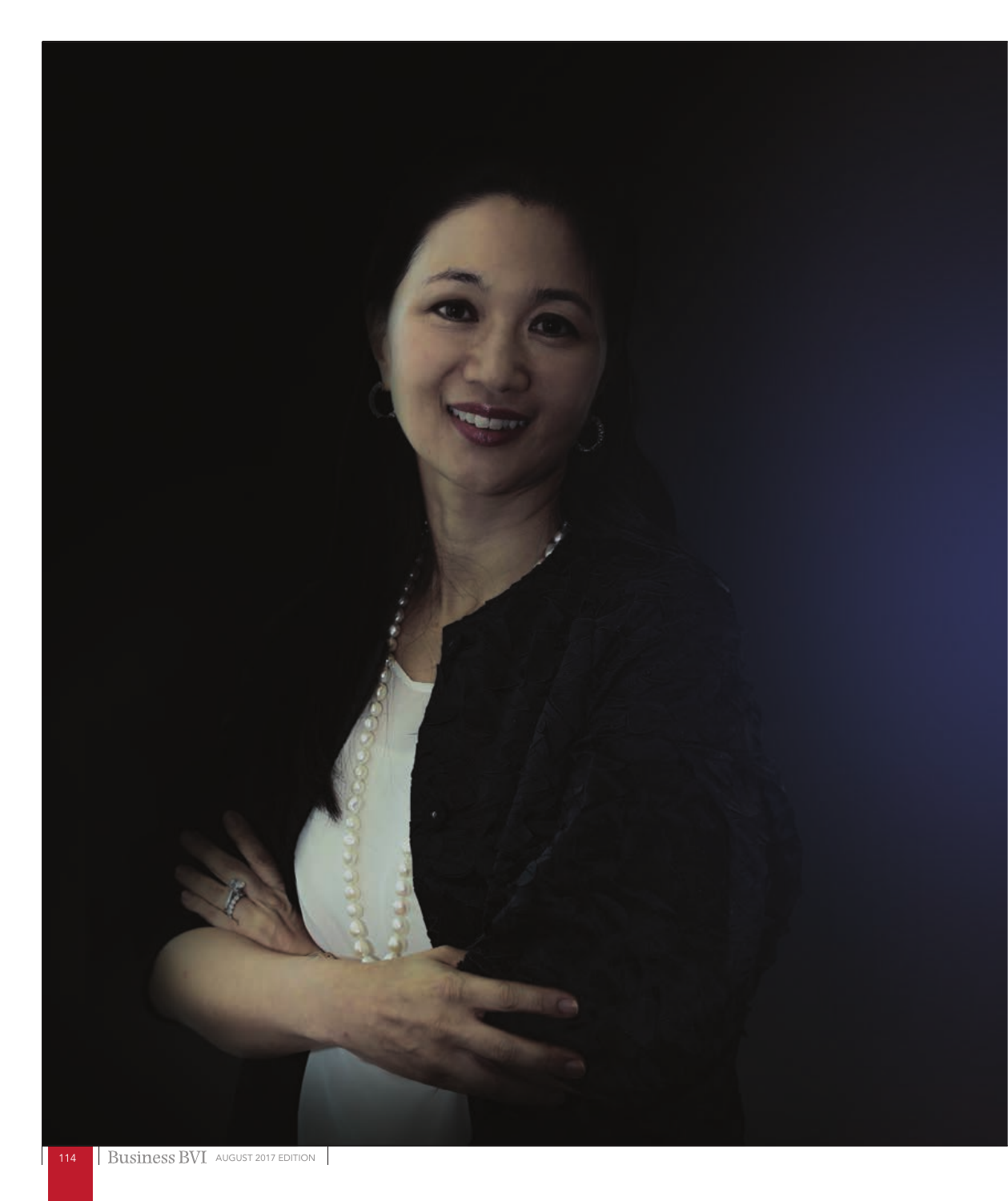# Over & Out



# **25 YEARS IN OFFSHORE FINANCE**

Frances Woo's aha moment came when she became antsy after spending more than 10 consecutive days in Hong Kong. She had gotten so used to her routine of constant travel and being jetlagged, that being in one place for 10 days just seemed abnormal. Happy with what she had accomplished in her 30 years in the legal sector and having done every conceivable role in her 25 year career leading up to being Group Chairman at the offshore law firm of Appleby, the goal-oriented Frances was itching for the next thing to grow. Plus, with her eldest son heading off to college in the coming months, she wanted to dedicate more time to family and explore her creative side. In March at the young age of 50 plus, Frances decided to retire from her professional career as a lawyer and leap into the daunting unknown.

Recently she sat down with Director of BVI House Asia Elise Donovan and gave her insights from 25 years in the offshore financial services industry.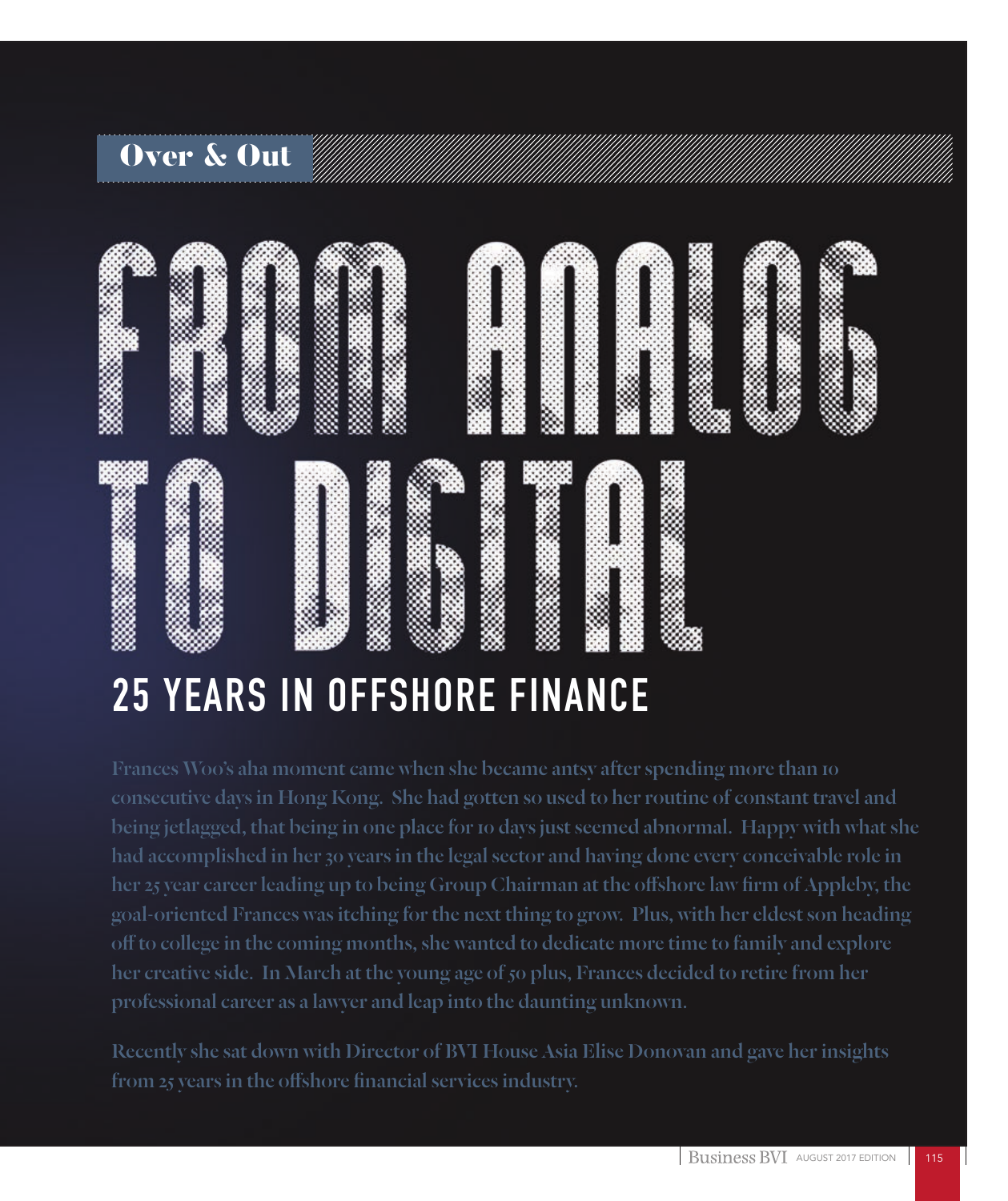**Elise Donovan:** I was really inspired by your farewell presentation at the reception, and appreciate you taking the time to talk to us today. Can you give us some background on how you started in the industry?

**Frances Woo:** Thank you very much for having me here, Elise, and allowing me to share that with you. It has been very gratifying and rewarding to be part of the offshore financial industry.

When I first started on this journey, even as early as an undergraduate at university, I never thought I would go into law. I did my undergraduate in toxicology and pharmacology. Most of my family had a background in the medical sciences. My father was a surgeon and many of my role models tended to be in the sciences. There were not too many people in political science or in law or the humanities and so that wasn't something I thought I would get into.

It really all happened when I was in university and I got my first job at a law firm as a receptionist over the summer. From that time I gained a lot of insight into law, and one of the partners there took me under his wings and then suggested that I apply to law school, which I did. I recall that when I was admitted to law school in Canada, which, like the US, is a graduate degree program, my father said to me, "Lawyers are a dime a dozen." He wasn't very happy. He considered it a second rate profession.

But I persevered, and being from a science background, I really thought I would go into environmental law or maybe intellectual property or patent. As it turned out, there was a recession in Canada, and after I did my articling, the positions that were available were in corporate law and finance, and so that's where I went.

How I got into the financial industry, and offshore, a lot of it was serendipity. None of it was planned. Very much is made of the saying, "If you're given lemons, make lemonade." It really was that, going with the flow, and adapt and change. I practiced a number of years in Canada, on Bay Street in a very large national firm. But then I felt I wanted to get more international exposure. I wanted to spend a year or two abroad before I got too old, and a number of my law school classmates said, okay, let's write the Qualified Lawyers Transfer Test to qualify for England and Wales. At that time I had a choice whether to sit the exam in London, New York, Toronto or Hong Kong. I said, let's go to Hong Kong and make a trip out of it. That's what we did, and so I came here and sat the QLTT, having no intention to search for a job outside Toronto.

Then I went back to Toronto, and at that time

Appleby was looking to recruit. I was thinking, unbeknownst to them, that perhaps I would follow the job to Hong Kong and then see what else was available. I did not want to practice Hong Kong law prior to the handover because I did not know what would happen, and I did not want to practice English law because I didn't have ties to the UK, either. So I thought the best thing for me was to practice something a little more international.

# **ED:** So, you moved from Toronto to Hong Kong with Appleby. What was the environment at that time?

**FW:** The environment was extremely narrow. Very, very small. I would say that, when I first arrived, there were only two offshore firms, Appleby and Conyers, and even so, Conyers had two or three lawyers and Appleby had one or two lawyers. From the onshore legal industry, practicing offshore was not at all well respected. It was almost as if you couldn't cut it in mainstream law, therefore you went into offshore. Everybody was very perplexed, and puzzled, why you would choose that route. It seemed to be more of a dead end. It wouldn't get you anywhere. The feeling was, once you went offshore, you could never get back onshore.

So it was very, very different from what it is now. People felt it wasn't really a specialist area in and of itself. Also when I arrived in Hong Kong, in the early 90s, Hong Kong itself was very colonial, British companies and institutions dominated. Equally, it was a time when a lot of the international companies were rotating a lot of their executives on secondment every two years, every three years. It was also a time when a lot of the Hong Kong practitioners, the Hong Kong financial industry was still developing. Most of the business in the early Nineties was conducted in English – British English. There was a smattering of American English and North American English. Towards 1996 everyone was preparing for the handover and a lot of the meetings began to change, from focusing on English to focusing on Cantonese, because at that point a lot of the local Cantonese who had been working at British law firms and British institutions, as well as international companies, were becoming more senior and they began conducting meetings in Cantonese.

**ED:** So the handover from British to Chinese rule in Hong Kong in 1997 , would you say, was a major impetus for change in the industry? For example, you said there was a stigma attached to working in offshore law, and it's not there now. Did the change happen organically with the handover?

**FW:** Yes, it was partly with the handover, because the handover was the impetus for a lot of the development. But in Hong Kong the financial services industry was growing more rapidly, becoming more sophisticated, more complex. It was also at the time of the opening up of China, and Hong Kong acting as China's window to the world.

So as China business became more complex, so too were the types of offshore structures that were required. For instance, starting from the mid 1980s you started seeing many of the offshore companies being utilized for listing on the Hong Kong Stock Exchange. Then the BVI worked for a lot of the intermediary companies, for a lot of the holding companies. And then you were seeing offshore used in the bond market and in structured finance deals. And as financial services became more sophisticated, offshore had a greater role to play as an intermediary facilitating a lot of these transactions, to translate what was being done in China through to Hong Kong, and from Hong Kong out into the international markets, whether they be in New York or in London.

It was also at this time, through the 1980s and 1990s, that London started the rapid growth of its role on the international scene. As you look at the 1970s, the 1980s and the early 1990s, New York also grew in terms of its internationalism. So with all of these factors happening in tandem, I think that very much assisted the offshore industry globally, but certainly in Asia, in coming out from being stigmatized to a greater appreciation and understanding of its role.

# **ED:** Could you talk about how different things were in the beginning for you, working with a typewriter, for example.

**FW:** It was very challenging when I first arrived in Hong Kong, because it was before the internet age and before email. I am of that generation where I straddled both the analog and the digital. But having to be the interface with offshore, many of which were, like BVI, Cayman and Bermuda, based in the Caribbean time zone, and dealing with clients in Asia, with demands and urgency and getting things done like yesterday, and dealing with the lack of technology, was very challenging. When we had to send reams and reams of documents for filing or registration, we would have to stay there feeding pages into the fax machine into the wee hours of the morning, sometimes finding out that at page 383 the fax had stopped transmitting. Then you'd have to make a long distance call to find out how many pages had been received or not received, and if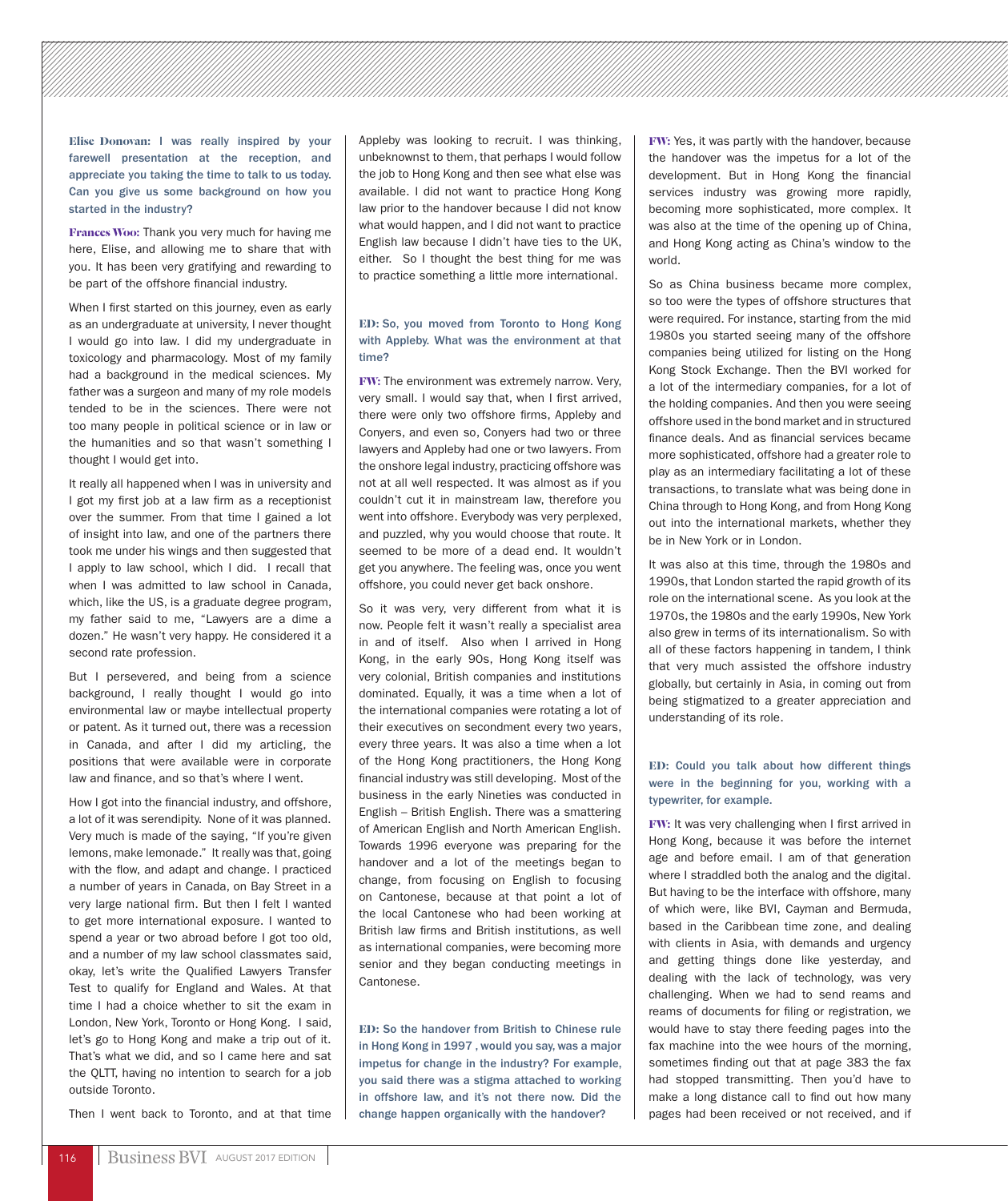

" <u>,</u> **None of it was planned. Very much is made of the saying, "If you're given lemons, make lemonade." It really was that, going with the flow, and adapt and change.**

they hadn't been received, you'd have to start all over again at page one, feeding in one page at a time. It was also very time sensitive. In terms of communication, sending things by post might take two or three weeks before you got word back. You were really a satellite, and nobody really thought of you and what your challenges were here in Hong Kong.

So there were a lot of things you had to do independently, and you had to improvise, innovate and shoot from the hip a lot.

### **ED:** With all of those challenges at the time, why did people want to do business offshore?

**FW:** It was challenging, but the challenges people faced were not the same challenges that people faced in mainstream law with the financial institutions, because most of them had a lot larger presence here that they could draw upon, and they were very focused on Asia, so they didn't have to do deal with an interface. But people wanted to work with offshore because there were a lot of advantages. So places like the BVI had right of appeal to the Privy Council, dealing with the law of England and Wales, with a lot of statutory interpretation on top of that. There was a lot of political stability. And there was a lot of familiarity, because BVI law was similar to Hong Kong law, prehandover and post-handover, as a matter of fact.

BVI law was also very streamlined, and administratively not unwieldy, versus Hong Kong law, which was very unwieldy. If Hong Kong wanted to make any quick changes, to adapt to any trends or developments in international business, they couldn't do it, because they weren't as flexible or as nimble as the BVI with any of the developments that international business required.

Also, offshore learned very early that they needed to reach out and understand what the trends and the needs were. Therefore, they had their tentacles on the ground in Asia, versus international business, which said I'm a temple, come worship where I am. So the fiduciary providers were on the ground very early to facilitate that.

#### **ED:** What have been some of the highlights in your 25-year career?

**FW:** There have been many. Just coming to Hong Kong was an amazing experience, and seeing the growth in the financial industry and changes in language use was also a real highlight. Certainly, the handover and the Asian financial crisis were big deals.

Prior to the handover there was a lot of nervousness, a lot of concern, but equally a lot of anticipation of what the handover would be like, what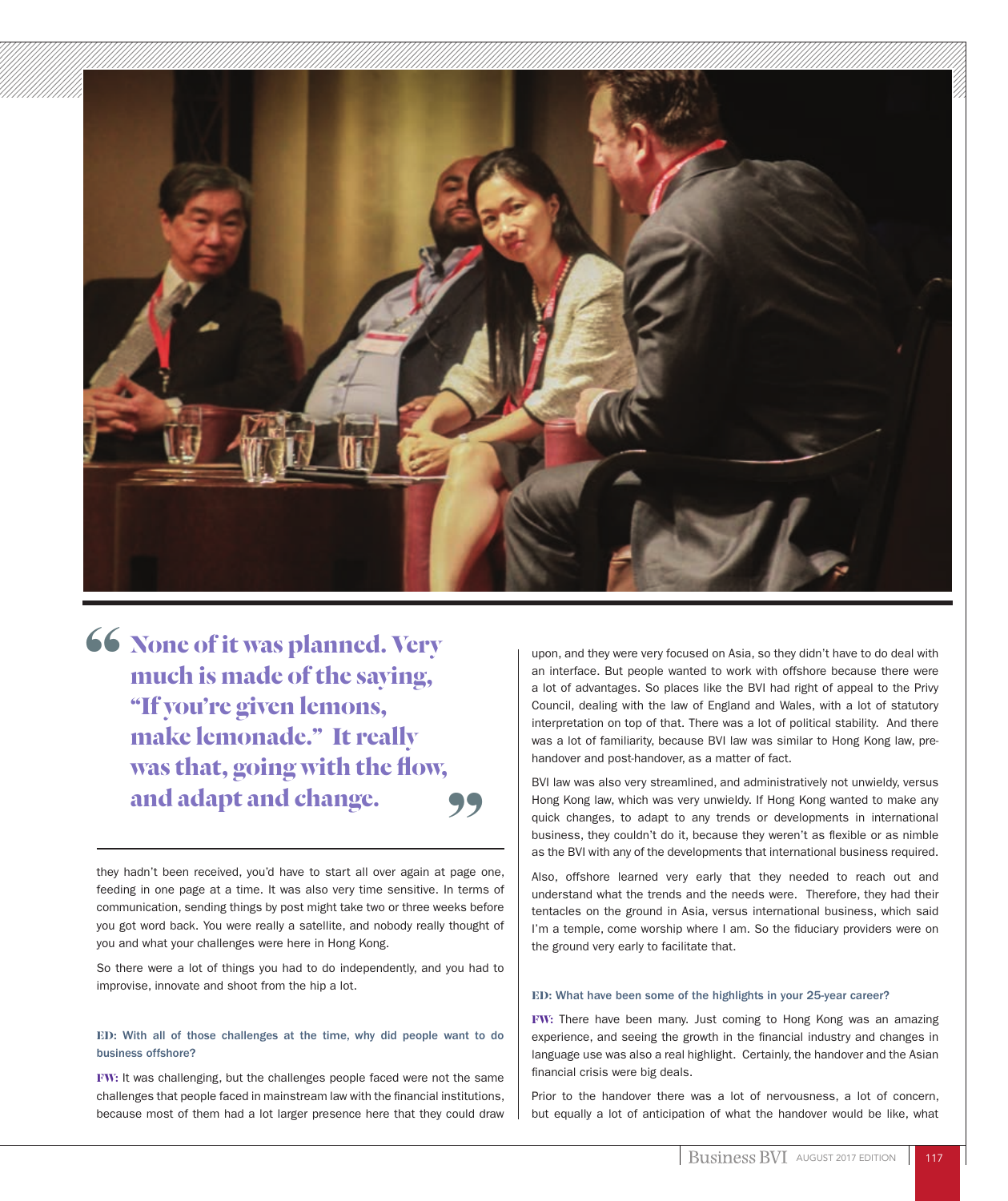changes it would entail for Hong Kong and how the international community would view Hong Kong after the handover. But it was almost anticlimactic because once the handover had occurred in July, then very soon after that there was a market crash. For Hong Kong, it was the first crash they had experienced in a very, very long time. For a lot of the Hong Kong elite and business executives, many of whom were taking over from international businesses and especially British businesses moving back to the UK, it was quite a shock, and people had to scramble in terms of how they coped with it, deploying a lot of the structures and action plans that they had developed. That was quite memorable.

Also memorable was becoming a partner at Appleby in 1997 and then a managing partner in 2000. Even prior to that, I think the highlight was being able to practice the laws of various offshore jurisdictions. Because that meant having a broader understanding and a broader appreciation of how the offshore industry fit together, rather than from a narrow lens. I think that brought a lot to bear on each of the offshore jurisdictions that we worked with, because then we could say, look, we've seen this in other offshore jurisdictions. And slowly, beyond the offshore jurisdictions that Appleby covers, we were equally able to see what was happening in places like Lichtenstein or Singapore or other offshore places that would bring intelligence and information to other jurisdictions that we represented.

And then of course the different roles I played in management and ultimately becoming Global Chair of Appleby in 2014. That was very much a heavy and demanding global role that I played, but it was very fulfilling in terms of being able to interact with clients and with the industry in all of the places where we had clients.

**ED:** It sounds like things happened for you naturally, or in some cases, as you said, it was serendipity. But at what point in time did you set your sights on the pinnacle?

**FW:** At no point did I set my sights on the pinnacle! For me, the ethos, which came from my father, was 90 percent hard work and 10 percent talent. Do things with a lot of integrity and to the best of your ability and really, give your best and full heart and attention to it. I think over a period of time I recognized that I had a lot of institutional knowledge, and there's a legacy to that.

Once you're involved in how the industry or how your firm develops over time, then that in itself is also very helpful. If you have an interest and a passion and enthusiasm in what you do, and you're vocal about it and you want to participate in various projects, then people tend to want to find workhorses to do those things, and over time you generate respect. It's not something that happens overnight. It's not something that I ever thought when I first arrived in Hong Kong that ultimately I would want to be global chair of this international law firm. Even in 2012 and 2013 I really didn't think I wanted it, but it was my fellow partners who were encouraging me to play that role. I guess maybe they saw I was doing those things already.

I think that at every point of what I wanted to do I had mini goals and a mini action plan, and things that I wanted to see and improve. I was always interested in law, not just from a narrow lens, but what law did and how it integrated and how it was implemented and assisted in getting the results the business community wanted.

# **ED:** You're one of the few women I know who became global chair of an international law firm in the financial services industry. What advice do you have for women?

**FW:** Just empower yourself, be confident, be passionate, and do not be afraid of going for whatever it is that your goal is, because you will find a way to make it work. I think a lot of the concern, particularly for women, and even for some men, so I don't want to generalize in that way, but they're always very worried that they can't meet expectations or exceed them. Have the confidence to do that and embrace your ambition, and then find a way to make it happen, as opposed to self-doubt and worry that you won't meet expectations. There are all different types of role models out there, and there's no one size that fits all. Make it your own, as opposed to, I need to fill the shoes of someone who did it this way. That's why if you take up that role it's going to be unique, and it's really because you bring in your own characteristics and your own stamp to it. That's what people are looking for, and that's what international business needs: disruptors, innovators, people who are looking at it from a different perspective. If they're looking for the same old same old, then they can grab the same old same old, and nothing is going to change. That's my take on it, not that I knew that as a young person. Don't stop trying, keep pushing the boundaries.

**ED:** What was your inner motivation? Did you have a mantra you kept telling yourself? What drove you? We all have challenges and self-doubts, but

#### what made you overcome those obstacles?

**FW:** From a very young age I've had a lot of training in developing resilience. If you had the father I had, you would be very resilient. I played a lot of competitive tennis as a young person. Then I played varsity tennis for my university. I think sport probably helps you with a lot of that, developing the mental toughness that you need. So part of the motivation is always seek to do your best and try to push that envelope. Another motivator is pride in your work, and also fear. Fear is a motivator, not necessarily the most positive motivator, but it's there in the background and you need to recognize that. Other positive motivators wouldn't be accolades or recognition but the feeling of a job well done. The ability to collaborate with others, to see the final goal and bring others along with you, is what I enjoyed.

#### **ED:** How do you build diverse teams effectively?

**FW:** Through a real interest in understanding people's backgrounds and what motivates them, and a love of different cultures, and loving to collaborate. I've always felt that to be an excellent leader you can't dictate. Yes, the stick is there, but to get a team that is really going to perform optimally, it really needs to come from their heart. So I spent a lot of time on buy-in, on discussion and collaboration. And when you're devising your projects on collaboration and how to measure them, those have to be properly aligned. A lot of time is spent on listening and allowing others to talk. It helped me that I came from a Western upbringing but also had, three or four generations back, immigrants, and was a visible minority. But, truth be told, when I first landed in Hong Kong I hadn't had a lot of exposure to the UK and European cultures, so I spent a lot of time trying to understand them, and it turned out that at Appleby a large proportion of our fellow partners are from the UK or Europe. I tried to understand their backgrounds, their sense of humor, the various classes in the UK, all of that, coming from Canada was not natural, so I needed to understand the sensitivities around that as well. In the offshore jurisdictions, sensitivities to race and gender and language.

#### **ED:** And the Asian culture.

**FW:** Yes. Understanding that and a lot of the nuances attached to that. For somebody that is new to Asia they would think there is just one culture. And it is not. It is a very complex cornucopia of cultures. Even within Southeast Asia it's all very different. Even for Chinese